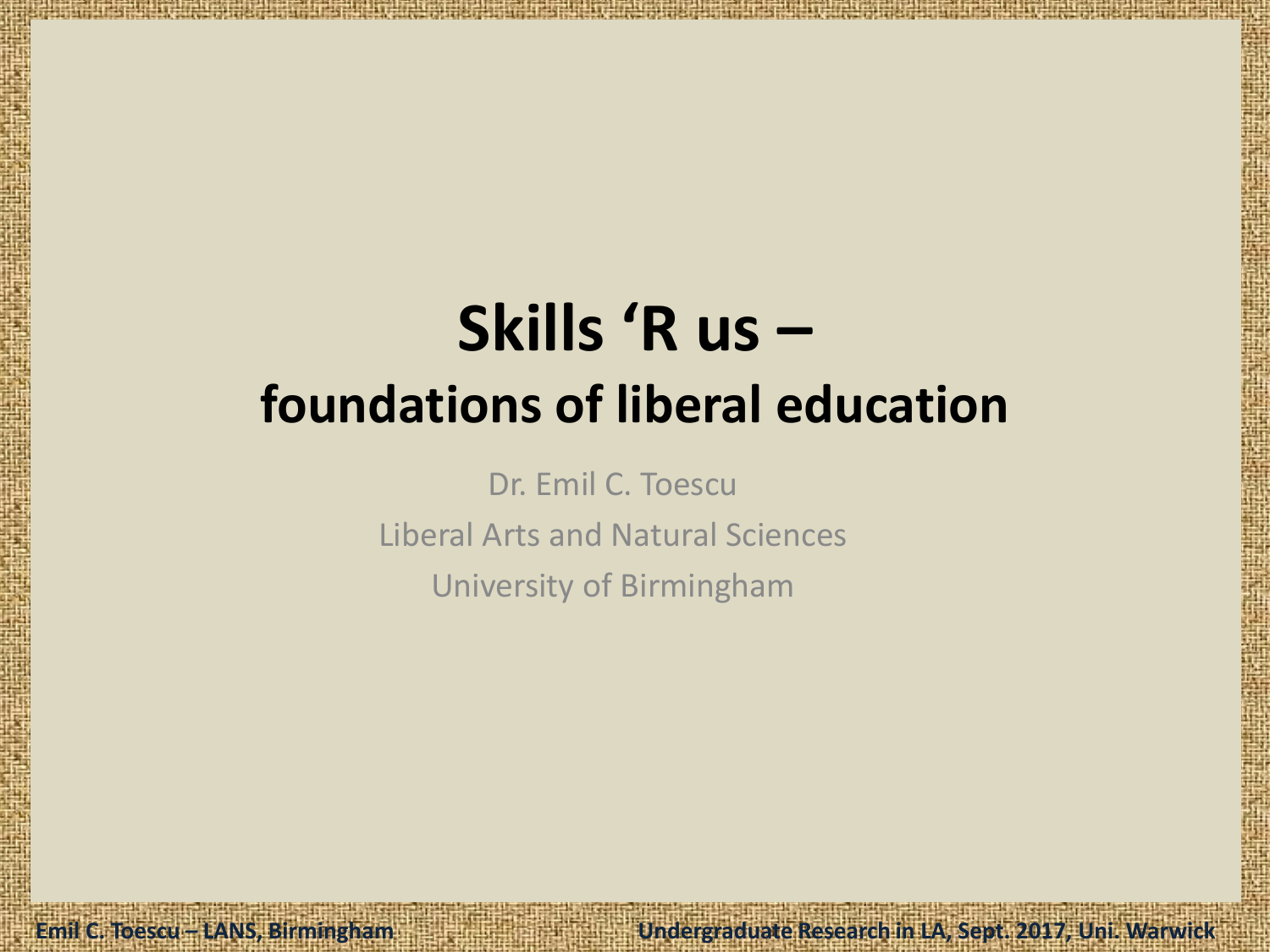### **Settings**

**= LA + = LIBERAL EDUCATION**

#### **Liberal Arts ; Liberal Arts & Sciences; Liberal Arts & Natural Sciences**

Association of American Colleges & Universities<br>A VOICE AND A FORCE FOR LIBERAL EDUCATION IN THE 21ST CENTURY

#### What Is a 21st Century Liberal Education?

- Liberal Education is an **approach to learning** that empowers individuals and prepares them **to deal with complexity, diversity, and change**.
- It provides students with broad knowledge of the wider world (e.g. science, culture, and society) as well as in-depth study in a specific area of interest.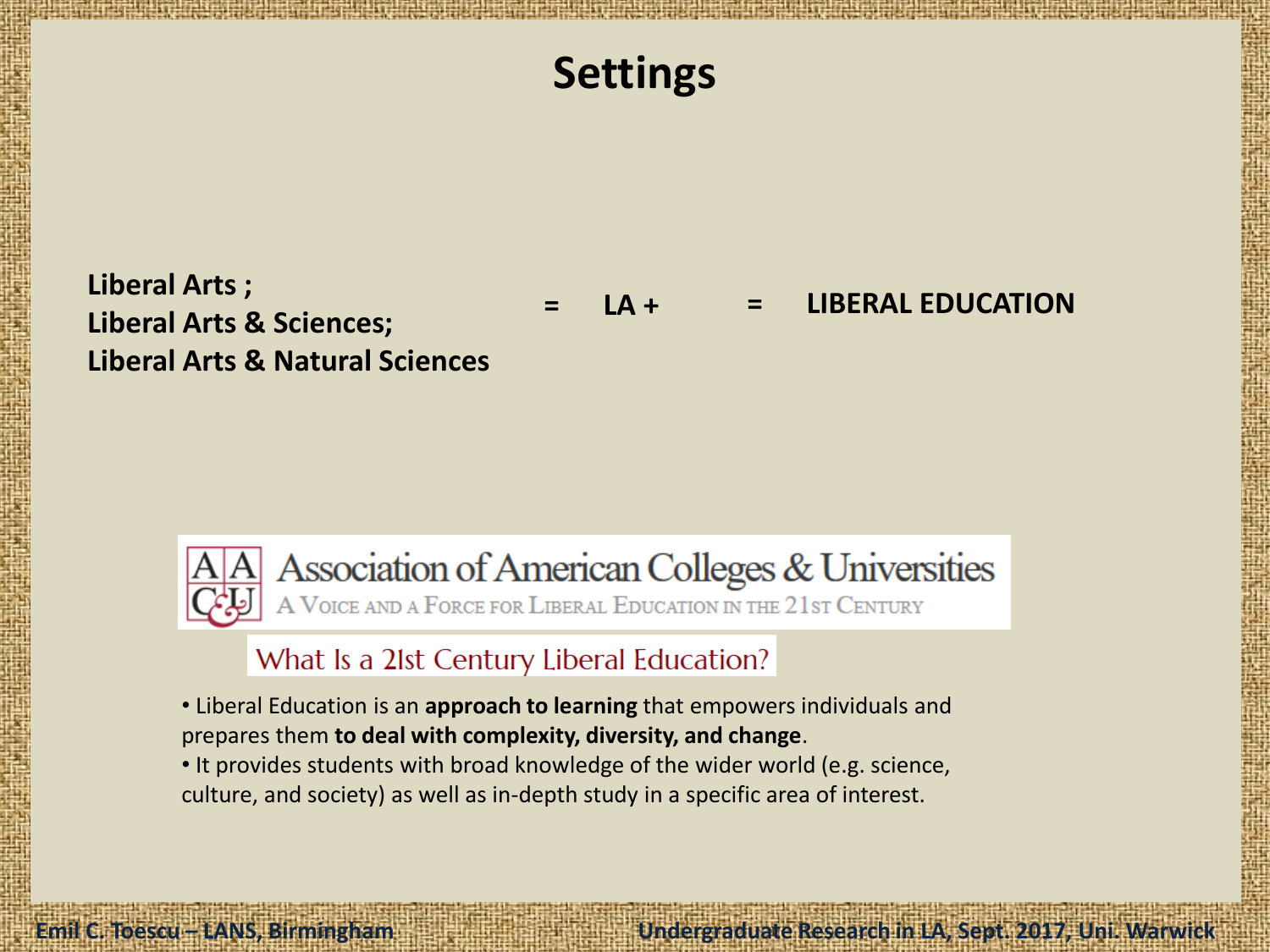### **Purpose of Liberal Education**

#### **Classical Quotations**

The study of the classics, James Russell Lowell (1819-1891) writes, "is fitly called a liberal education, because it emancipates the mind from every narrow provincialism, whether of egoism or tradition, and is the apprenticeship that everyone must serve before becoming a free brother of the guild which passes the torch of life from age to age."

 John Henry Newman (1801-1890) put it, in Discourse V of his *Idea of a University*, by a liberal intellectual discipline, "**a habit of mind is formed which lasts through life, of which the attributes are freedom, equitableness, calmness, moderation, and wisdom; of what...I have ventured to call the philosophical habit of mind**."

#### **Another "Two Cultures" potential clash**

By "liberal education" means an ordering and integrating of knowledge for the benefit of the free person — as contrasted with technical or professional schooling, now somewhat vaingloriously called "career education", for the person 'bound' to their profession!...

#### From **Sir William Hamilton** (1788–1856) *Metaphysics* (publ. 1858):

*Now the perfection of man as an end and the perfection of man as a mean or instrument are not only not the same, they are in reality generally opposed. And as these two perfections are different, so the training requisite for their acquisition is not identical, and has accordingly been distinguished by different names. The one is styled liberal, the other professional education—the branches of knowledge cultivated for these purposes being called respectively liberal and professional, or liberal and lucrative, sciences*.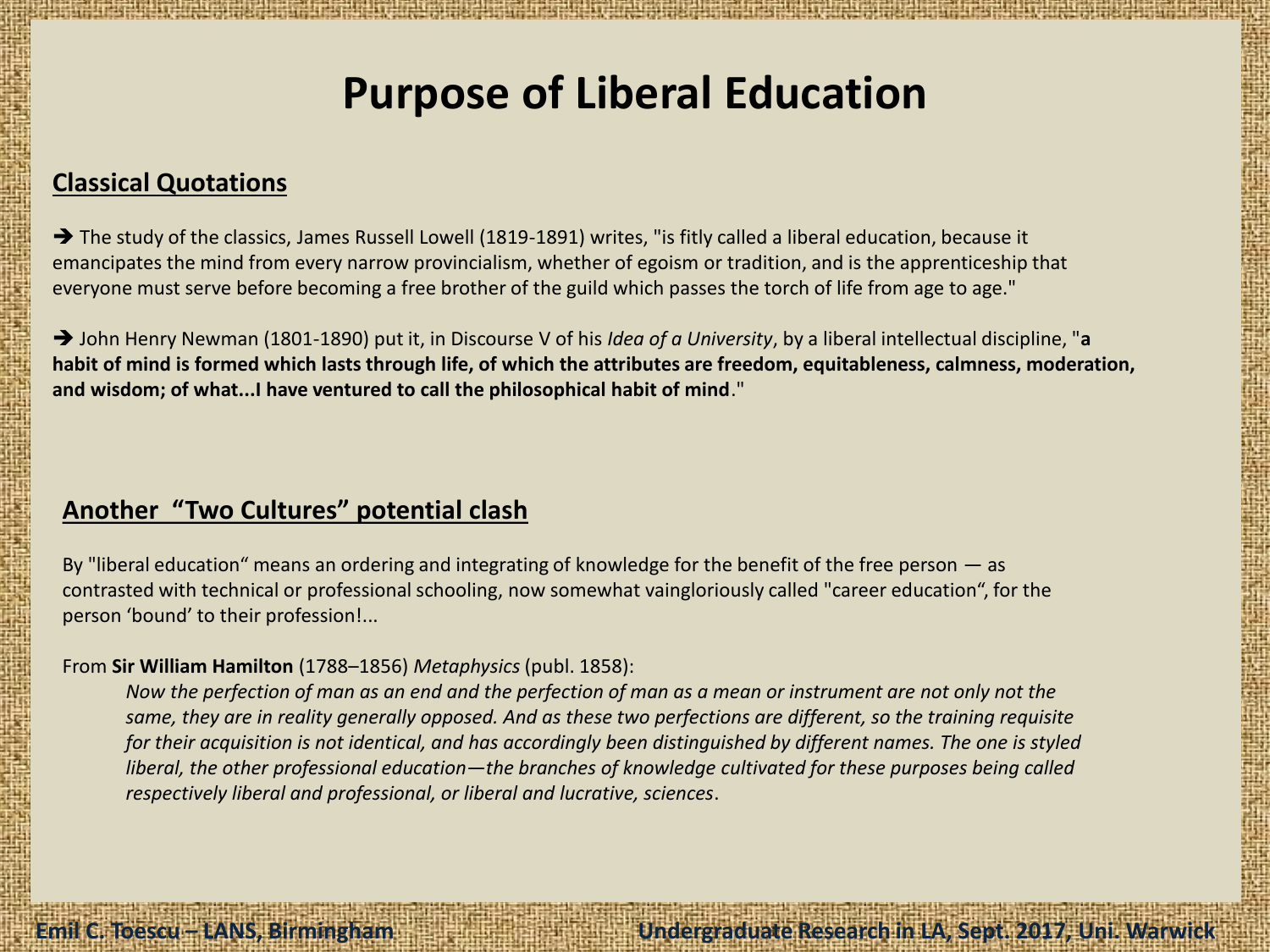# **Skills**

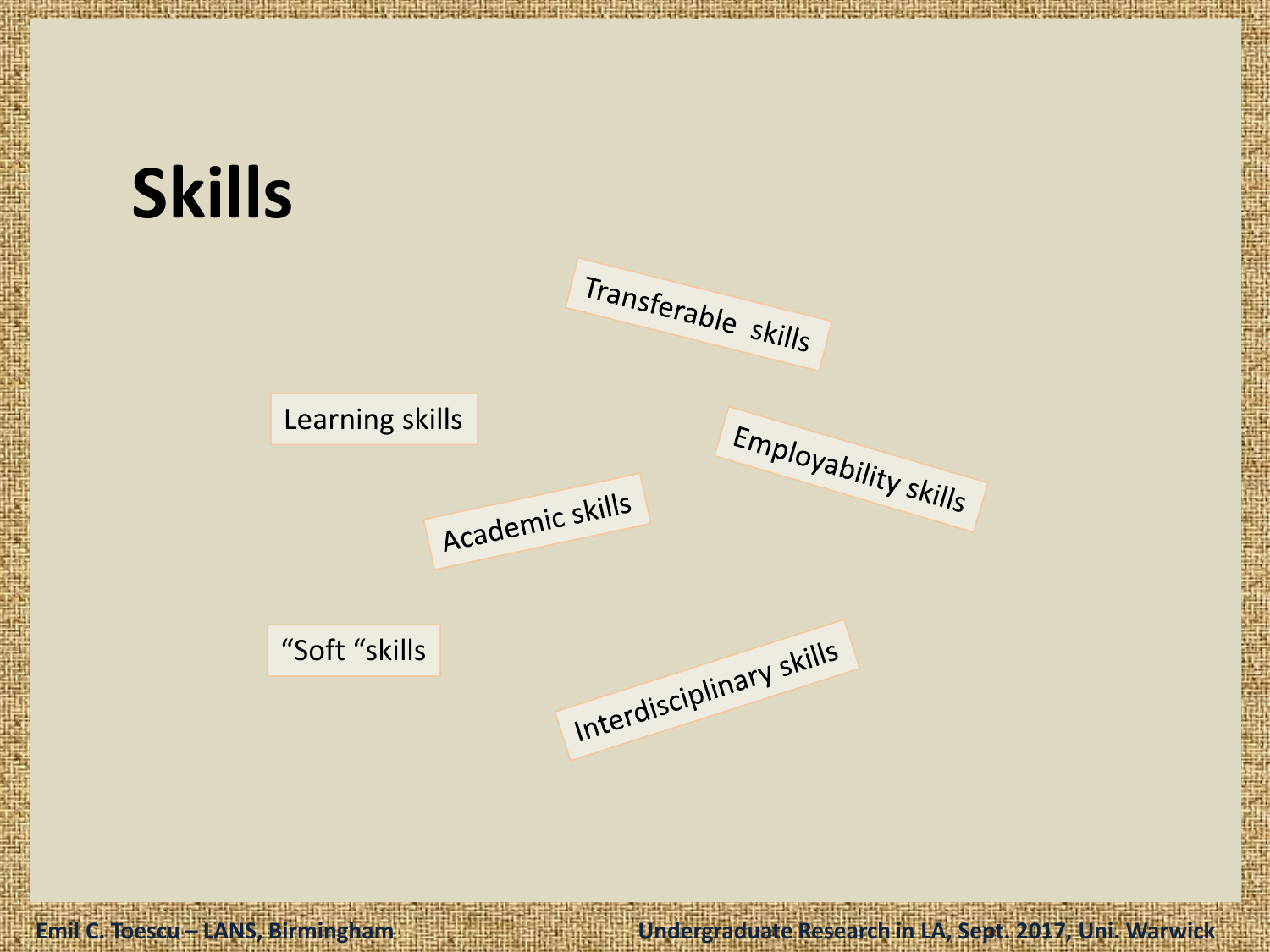### **Skills**

**Essential Skills for Undergraduate Life: the 13 Things You Should Know How to Do Before You Go to University** [https://www.oxford-](https://www.oxford-royale.co.uk/articles/13-skills-university.html)

[royale.co.uk/articles/13-skills](https://www.oxford-royale.co.uk/articles/13-skills-university.html)[university.html](https://www.oxford-royale.co.uk/articles/13-skills-university.html)

#### ACADEMIC SKILLS

- 1. Written English,
- 2. Essay Writing
- 3. Reading
- 4. Note taking
- 5. Independent Learning
- 6. Research
- 7. Presentation skills
- 8. Exam technique

#### SOCIAL SKILLS

....

- 9. Conversation
- 10. Self-motivation
- 11. Time management

**INFORMATION FOR CURRENT STUDENTS TRANSITION** 

**Emil C. Toescu – LANS, Birmingham Undergraduate Research in LA, Sept. 2017, Uni. Warwick** 

Bkills

#### **Study Skills**

At university you are expected to learn independently; this means taking responsibility for your own study. Many of the academic skills vou are expected to use whilst at university will be new to you. Some of the skills you will need to develop are:

<u><sup>A</sup>UCL</u>

- > Reading and Note-making
- > Research & Evaluation
- > Critical Thinking Skills
- > Writing Skills
- $\triangleright$  Referencing
- > Groupwork & Presentations
- $\triangleright$  Fxams Skills

Your department may provide workshops covering many of these aspects of study during your first term. UCL Library Services run training sessions on research and referencing skills (https://www.ucl.ac.uk/library/training). There are also some useful resources below to help you master these academic skills.

#### **Study Skills Resources**

Please find links below to presentations and other useful resources to help you with the academic skills required at university such as essay writing, learning techniques, referencing, presentation skills and assessment methods at UCL.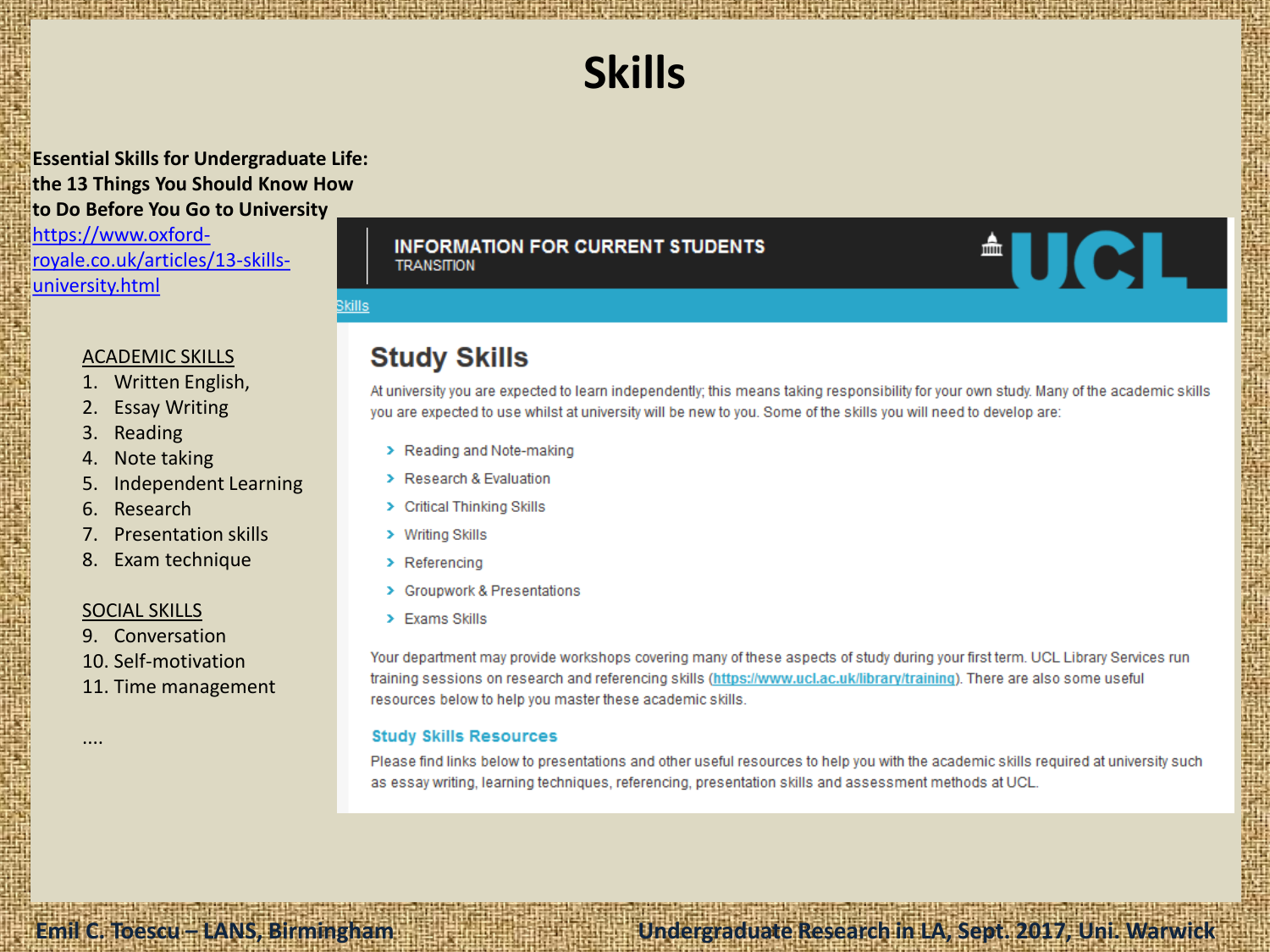### **Skills** (from Employers' perspective)

Figure 9: Core work-related skills

| <b>Abilities</b>                                                                                                                                                     | <b>Basic Skills</b>                                                                                                                     | <b>Cross-functional Skills</b>                                                                                                                                                   |                                                                                                                                                                            |  |
|----------------------------------------------------------------------------------------------------------------------------------------------------------------------|-----------------------------------------------------------------------------------------------------------------------------------------|----------------------------------------------------------------------------------------------------------------------------------------------------------------------------------|----------------------------------------------------------------------------------------------------------------------------------------------------------------------------|--|
| <b>Cognitive Abilities</b><br>» Cognitive Flexibility<br>» Creativity<br>» Logical Reasoning<br>» Problem Sensitivity<br>» Mathematical Reasoning<br>» Visualization | <b>Content Skills</b><br>» Active Learning<br>» Oral Expression<br>» Reading<br>Comprehension<br>» Written Expression<br>» ICT Literacy | Social Skills<br>» Coordinating with<br>Others<br>» Emotional Intelligence<br>» Negotiation<br>» Persuasion<br>» Service Orientation<br>» Training and Teaching<br><b>Others</b> | Resource Management<br><b>Skills</b><br>» Management of<br><b>Financial Resources</b><br>» Management of<br>Material Resources<br>» People Management<br>» Time Management |  |
| <b>Physical Abilities</b><br>» Physical Strength<br>» Manual Dexterity and<br>Precision                                                                              | Process Skills<br>» Active Listening<br>» Critical Thinking<br>» Monitoring Self and<br>Others                                          | <b>Systems Skills</b><br>» Judgement and<br>Decision-making<br>» Systems Analysis                                                                                                | <b>Technical Skills</b><br>» Equipment Maintenance<br>and Repair<br>» Equipment Operation<br>and Control                                                                   |  |
| WORLD<br><b>ECONOMIC</b><br>Agenda<br><b>Events</b><br><b>FORUM</b><br>The Future of Jobs                                                                            | <b>Reports</b><br><b>Skills Stability</b>                                                                                               | <b>Complex Problem</b><br><b>Solving Skills</b><br>» Complex Problem<br>Solving                                                                                                  | » Programming<br>» Quality Control<br>» Technology and User<br>Experience Design<br>» Troubleshooting                                                                      |  |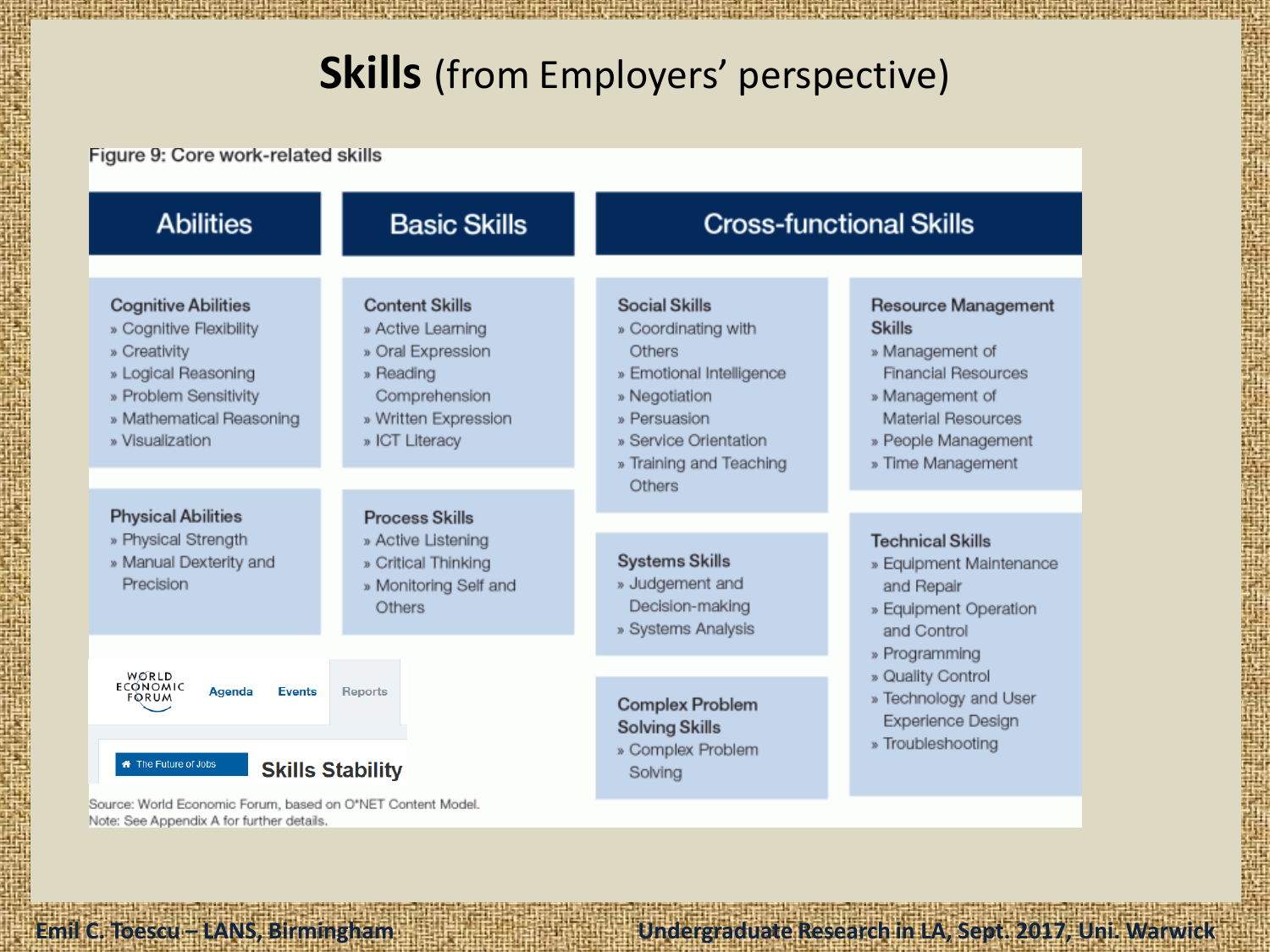### **Correlating skills**

#### **IT TAKES MORE THAN A MAJOR:**

#### **Employer Priorities for College Learning and Student Success**

| <b>Employers Say Colleges Should Place Varying</b><br><b>Degrees Of Emphasis On Selected Learning Outcomes</b> |      |      |      |  |
|----------------------------------------------------------------------------------------------------------------|------|------|------|--|
|                                                                                                                | More | Less | Same |  |
|                                                                                                                | %    | %    | $\%$ |  |
| Critical thinking and analytical reasoning skills                                                              | 82   | 7    | 11   |  |
| The ability to analyze and solve complex problems                                                              | 81   | 6    | 13   |  |
| The ability to effectively communicate orally                                                                  | 80   | 8    | 12   |  |
| The ability to effectively communicate in writing                                                              | 80   | 8    | 12   |  |
| The ability to apply knowledge and skills to real-world settings                                               | 78   | 6    | 16   |  |
| The ability to locate, organize, and evaluate information from multiple<br>sources                             | 72   | 9    | 19   |  |
| The ability to innovate and be creative                                                                        | 71   | 9    | 20   |  |
| Teamwork skills and the ability to collaborate with others in diverse<br>group settings                        | 67   | 11   | 22   |  |
| The ability to connect choices and actions to ethical decisions                                                | 64   | 9    | 27   |  |
| Knowledge about science and technology                                                                         | 56   | 9    | 35   |  |
| The ability to work with numbers and understand statistics                                                     | 55   | 10   | 35   |  |
| Proficiency in a language other than English                                                                   | 43   | 18   | 39   |  |
| Knowledge about global issues and developments and their<br>implications for the future                        | 40   | 15   | 45   |  |
| Knowledge about the role of the United States in the world                                                     | 35   | 18   | 47   |  |
| Knowledge about cultural diversity in America and other countries                                              | 33   | 22   | 45   |  |
| Civic knowledge, civic participation, and community engagement                                                 | 30   | 18   | 52   |  |
| Knowledge about democratic institutions and values                                                             | 27   | 20   | 53   |  |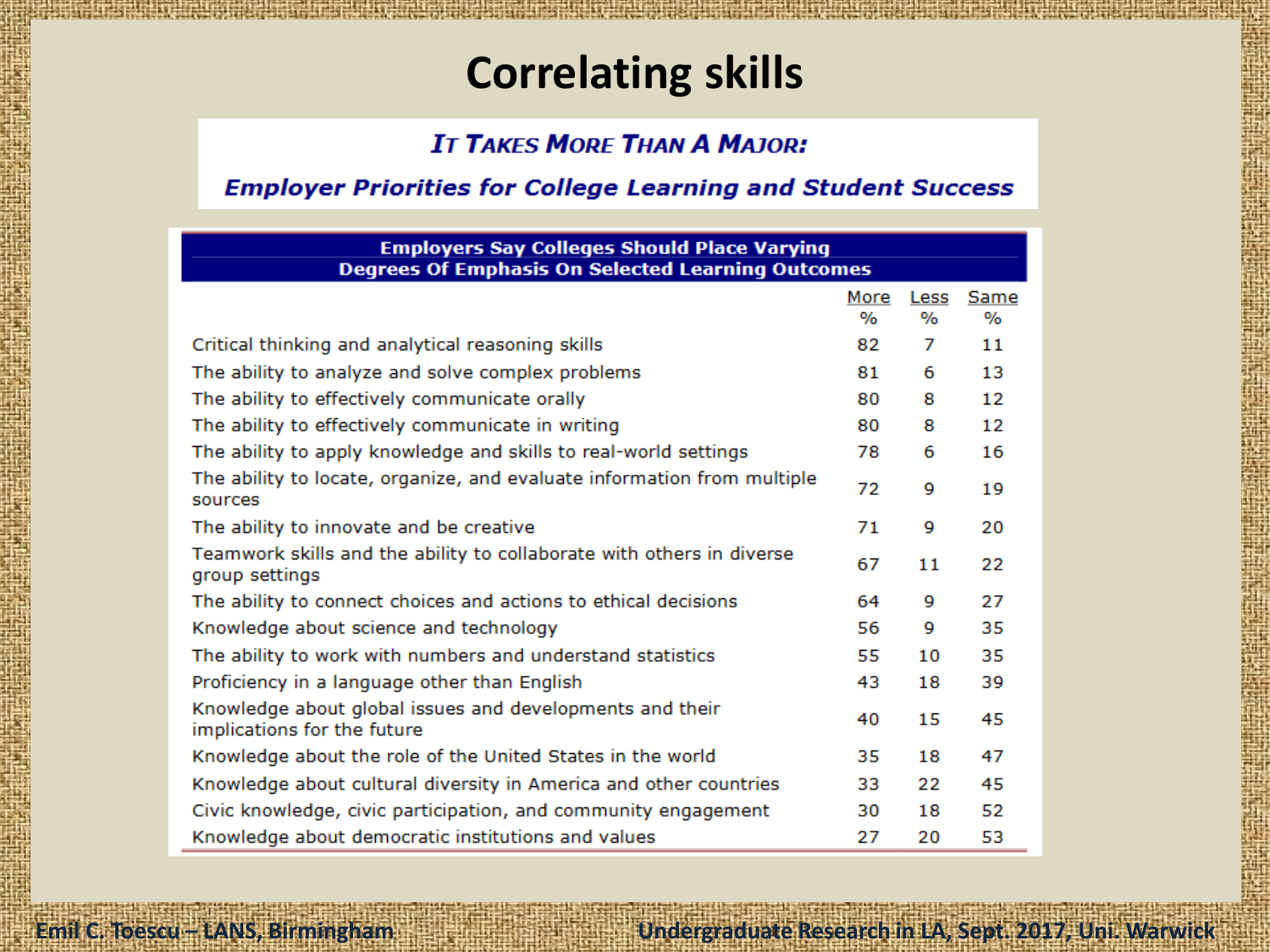### **Employers' perspective (UK)**

#### **Education and Skills Survey, UK employers**

#### Exhibit 2.3 Employer satisfaction with school/college leavers' skills (%)

|                                         |                | 20        | 40 | 60            | 80 | 100 |
|-----------------------------------------|----------------|-----------|----|---------------|----|-----|
| Use of IT                               | 26             |           |    | 63            |    | 11  |
| Teamworking                             |                |           | 64 |               | 29 |     |
| Basic numeracy skills                   |                |           | 62 |               | 29 |     |
| Basic literacy and use of English       |                |           | 60 |               | 33 |     |
| Positive attitude to work               | 8              |           | 59 |               | 33 |     |
| Technical skills                        |                | 61        |    |               | 34 |     |
| Problem solving                         |                | 55        |    |               | 40 |     |
| Communication skills                    |                | 49        |    |               | 46 |     |
| Attitudes/behaviours eg resilience      |                | 47        |    | 48            |    |     |
| Skills of analysis                      |                | 45        |    | 51            |    |     |
| Knowledge about their chosen job/career |                | 44        |    | 52            |    |     |
| Relevant work experience                |                | 43        |    | 54            |    |     |
| International cultural awareness        |                | 39        |    | 56            |    |     |
| Business and customer awareness         |                | 37        |    | 62            |    |     |
| Foreign language skills                 |                | 32        |    | 66            |    |     |
|                                         | Very satisfied | Satisfied |    | Not satisfied |    |     |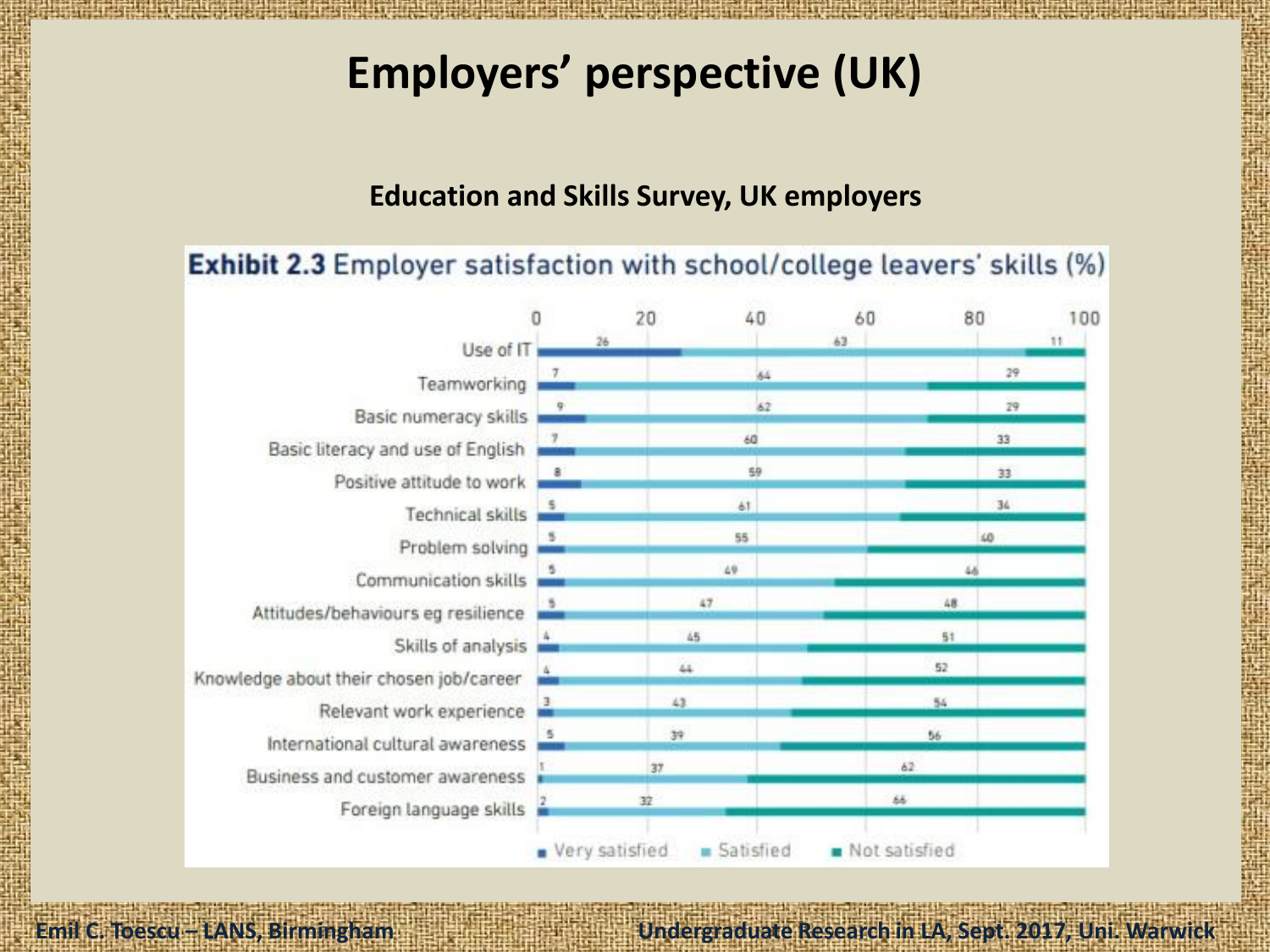### **Discrepancies of views**



#### **Employers give college graduates low scores** for preparedness across learning outcomes; students think they are better prepared.

Proportions saying they/recent college graduates are well prepared in each area\*



\*8-10 ratings on zero-to-ten scale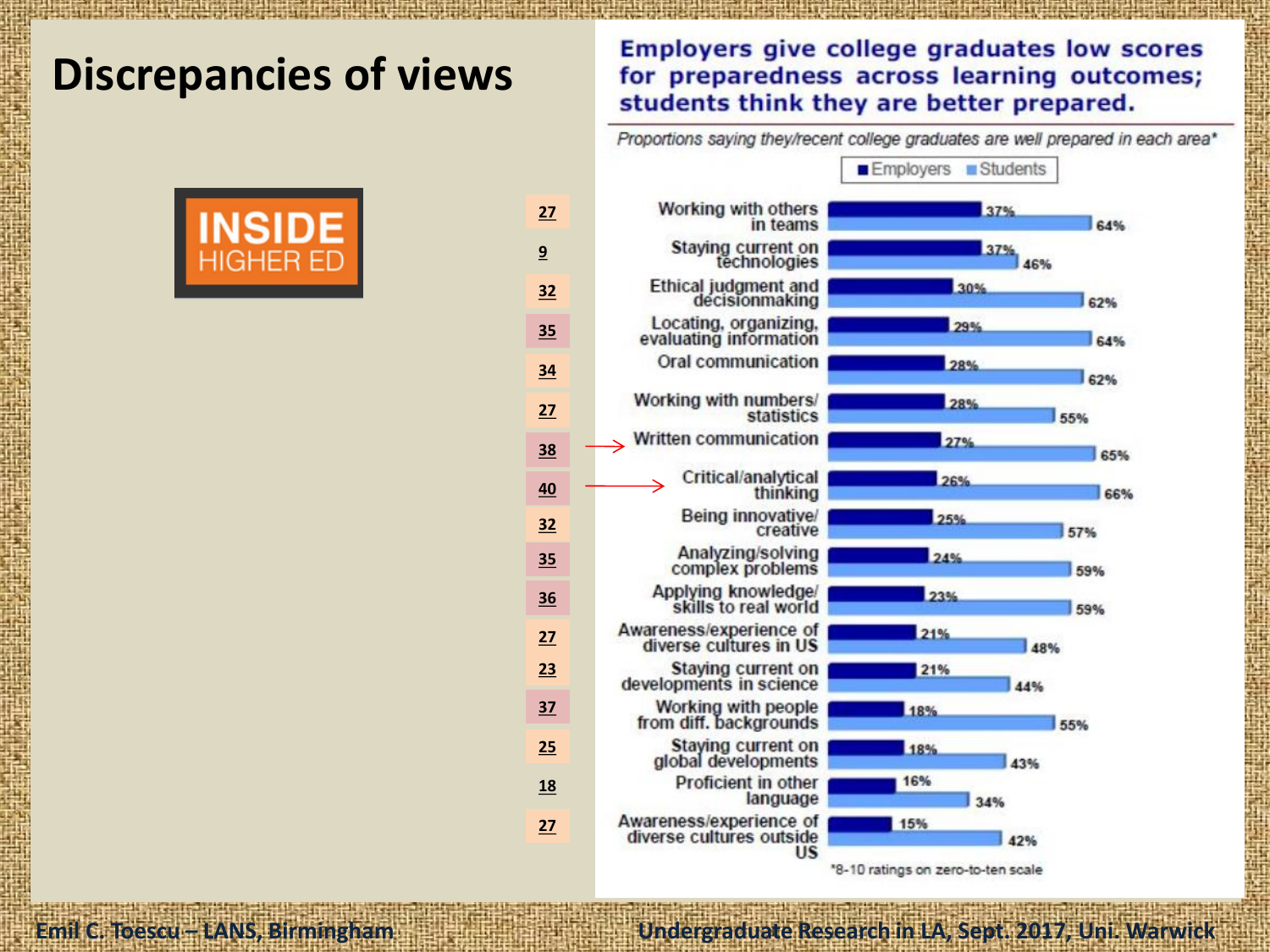### **The Essential Learning Outcomes**

### **Academic - centered**

### Liberal Education OUTCOMES

NARY REPORT ON STUDENT ACHIEVEMENT IN COLLEGE



#### **KNOWLEDGE of Human Culture and the Natural World:**

#### · Science

- Social sciences
- Mathematics
- Humanities
- $\cdot$  Arts

#### **INTELLECTUAL AND PRACTICAL SKILLS:**

- Written and oral communication
- Inquiry, critical and creative thinking
- Quantitative literacy
- Information literacy
- Teamwork
- Integration of learning

#### **INDIVIDUAL AND SOCIAL RESPONSIBILITY:**

- Civic responsibility and engagement
- Ethical reasoning

- Intercultural knowledge and actions
- Propensity for lifelong learning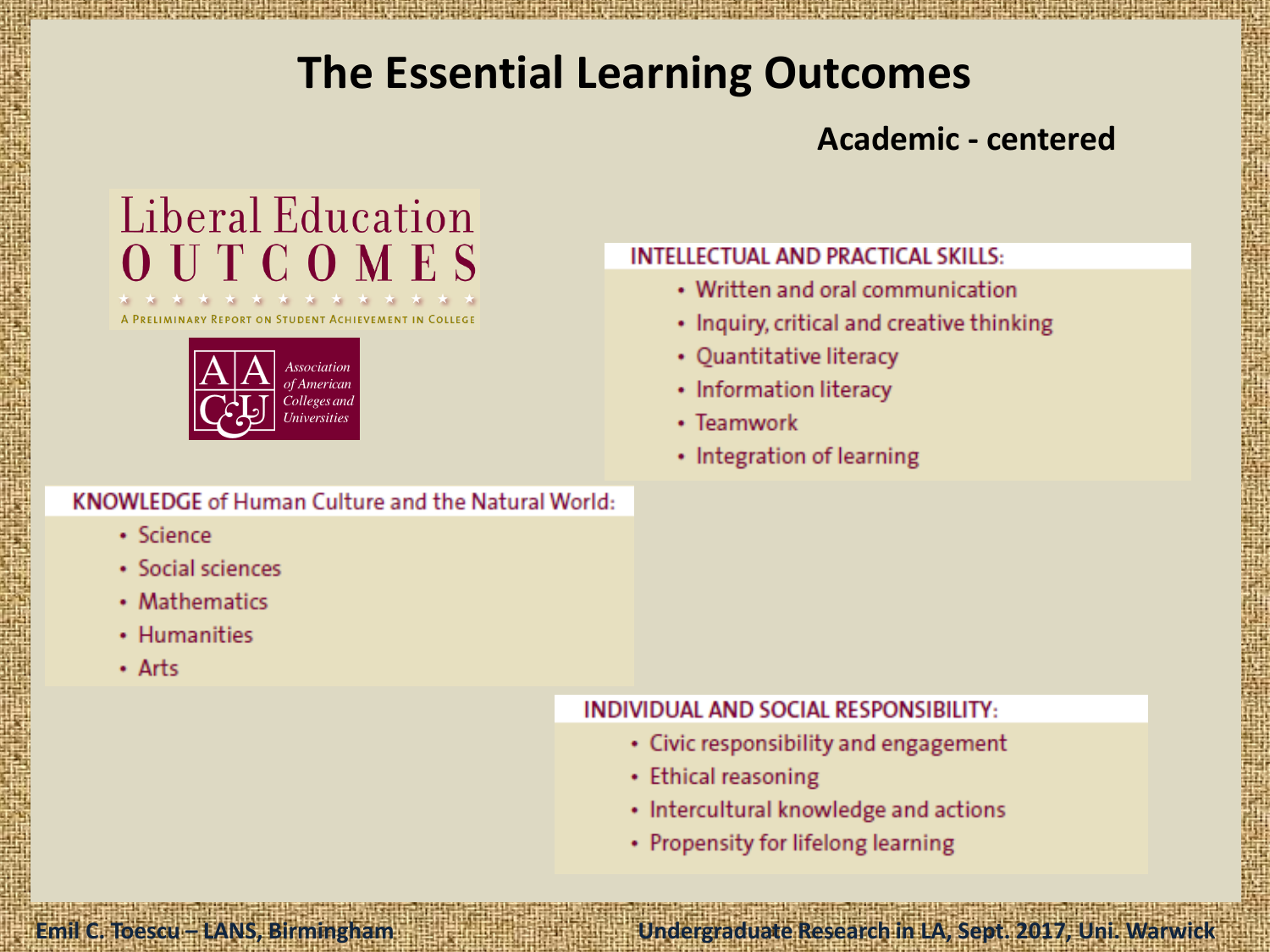### **The Essential Learning Outcomes**

### **Personal (pastoral) - centered**

- **A. The Cognitive Domain** with three clusters of competencies:
	- **1. Cognitive processes and strategies** (critical thinking, problem solving, analysis, decision making)
	- **2. Knowledge** (information literacy; oral and written communication, active listening)
	- **3. Creativity** (generating links, alternative interpretations, innovation)
- **B. The Intrapersonal Domain** with three clusters of competencies:
	- **1. intellectual openness** (flexibility, interest and curiosity, cultural appreciation, personal and social responsibility);
	- **2. work ethic and conscientiousness** (initiative, perseverance, resilience, ethics, 'outwardly' reflection)
	- **3. positive core self-evaluation** (physical and psychological health, self-reflectivity)
- **C. The Interpersonal Domain** includes three clusters of competencies:
	- **1. Teamwork and collaboration** (communication, empathy, negotiation, conflict resolution)
	- **2. Leadership** (assuming responsibility, self-presentation, assertiveness)
	- **3. Social dimension** ( awareness of cultural diversity, ethical reasoning, civic engagement)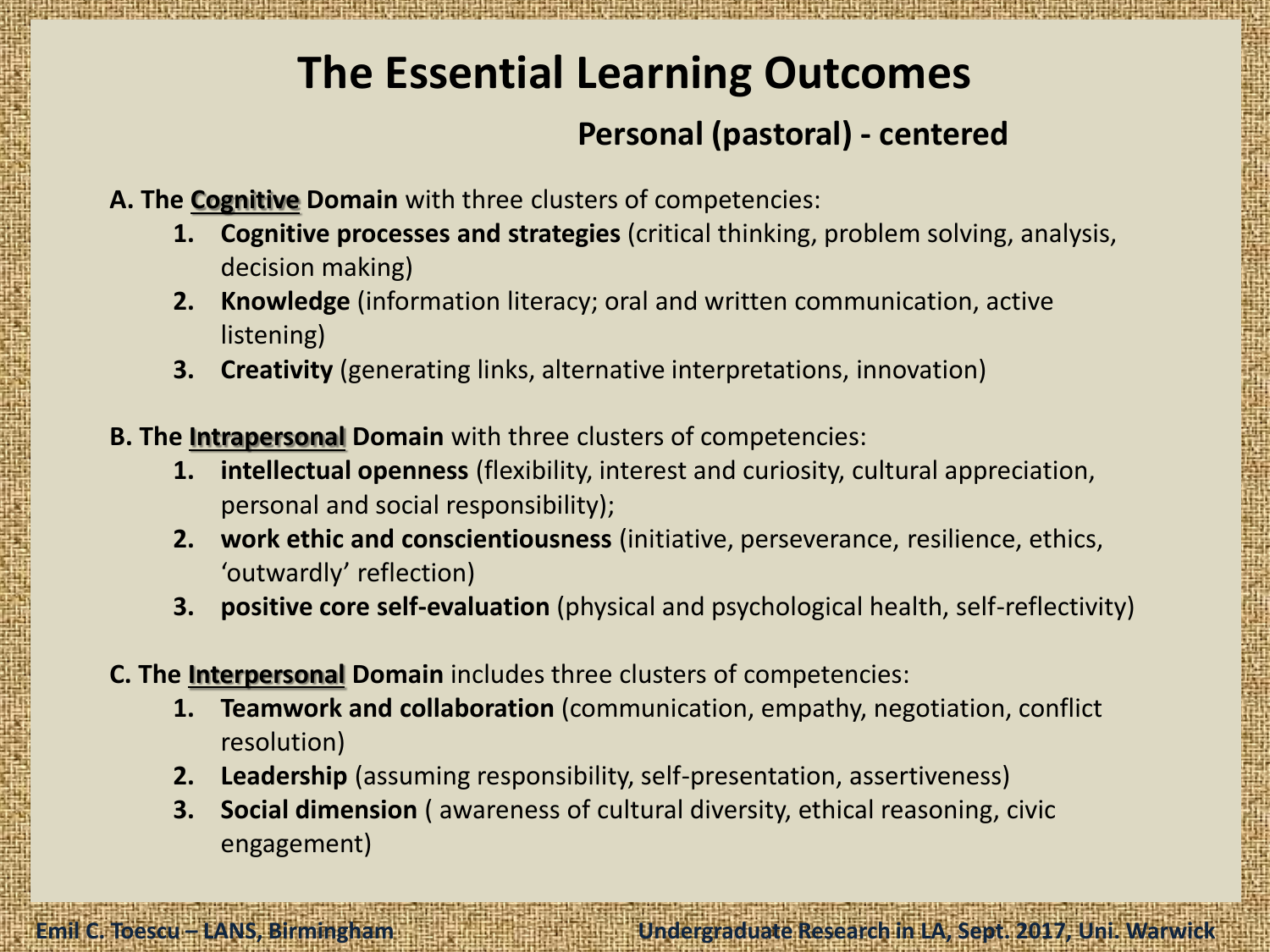## **Mapping**

### **Team Working**

| <b>Descriptor</b>                                                                                                  | <b>Example of skills</b>                                                                                               | <b>Examples of "external" application</b>                                                                                                                                                                                                                                                                                                                   |
|--------------------------------------------------------------------------------------------------------------------|------------------------------------------------------------------------------------------------------------------------|-------------------------------------------------------------------------------------------------------------------------------------------------------------------------------------------------------------------------------------------------------------------------------------------------------------------------------------------------------------|
| The process of interacting and<br>working collaboratively with a<br>group of people in order to<br>achieve a goal. | Understanding own role within a<br>$\bullet$<br>team<br>Knowledge of the different roles<br>$\bullet$<br>within a team | • Group work activities as part of a degree subject<br>• Getting involved in volunteering projects or<br>community activities<br>• Taking part in University committees such as<br>sport and drama groups<br>• Outdoor team pursuits<br>• Work experience - negotiating with others,<br>motivating and supporting other team members,<br>resolving disputes |

#### **Problem-solving**

| <b>Descriptor</b>                                                                                                                                                                                              | <b>Example of skills</b>                                                                                                                                                                                                            | <b>Examples of "external" application</b>                                                                                                                                                                                                          |
|----------------------------------------------------------------------------------------------------------------------------------------------------------------------------------------------------------------|-------------------------------------------------------------------------------------------------------------------------------------------------------------------------------------------------------------------------------------|----------------------------------------------------------------------------------------------------------------------------------------------------------------------------------------------------------------------------------------------------|
| Process by which an individual<br>or team works through the<br>details of a problem, utilising<br>their creativity, available<br>resources, reasoning and past<br>experiences in order to reach a<br>solution. | Ability to identify and analyse<br>$\bullet$<br>situations<br>• Generating alternative solutions<br>Ability to deal with and implement<br>change<br>• Use of initiative and logical<br>reasoning<br>Ability to evaluate information | • Thinking of ways to re-vitalise a club or society<br>• Analysing systems and processes and<br>considering how things could change to make<br><i>improvements</i><br>Negotiating with colleagues in jobs or tasks<br>involving rotas and clashes. |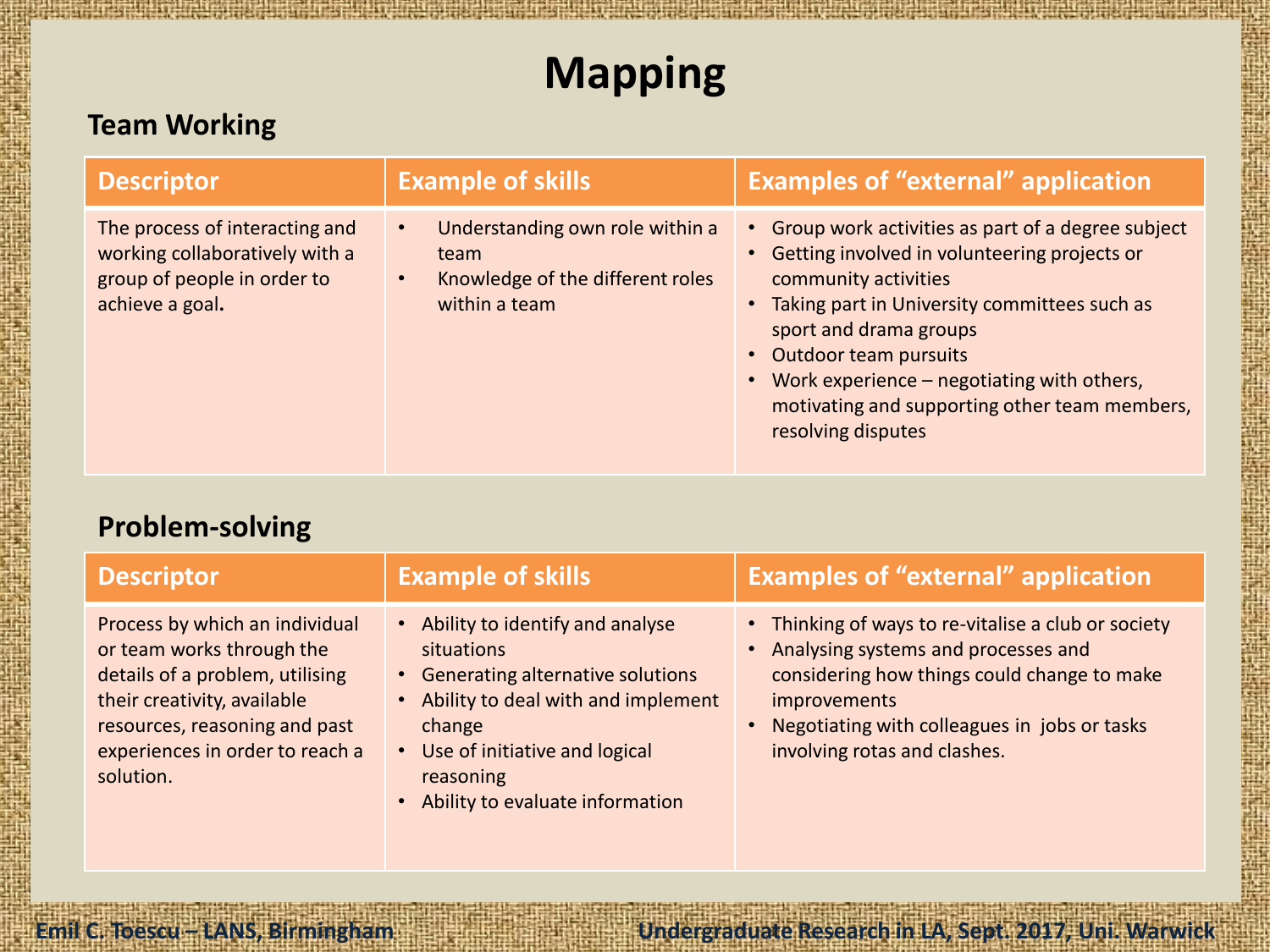### **Mapping - Home work**

for:

- Module Leads/Organisers

- (single) Lecture delivery

- 1. List the range of skills that are relevant to your course/lecture
- 2. Define each of these skills in reasonable precise terms (what YOU think is relevant for each).
- 3. (optional) Define subset of skills included in the main category
- 4. Define levels of attainment for the development of the skills (will maybe come handy for the assessment process)

### **Implementation**

**Emil C. Toescu – LANS, Birmingham Undergraduate Research in LA, Sept. 2017, Uni. Warwick** 

#### **A. Preparation** - Use the above home work …

#### **B. Delivery**

- Think of the actual examples/contexts used for implementing each of the skills considered…

- Make sure that the person delivering is also aware of all the elements involved.

#### **C. Post -delivery**

- Make the students aware of the specific skills developed during the lectures (particularly early on, the students are (rather) poor at making spontaneous, metacognitive links…